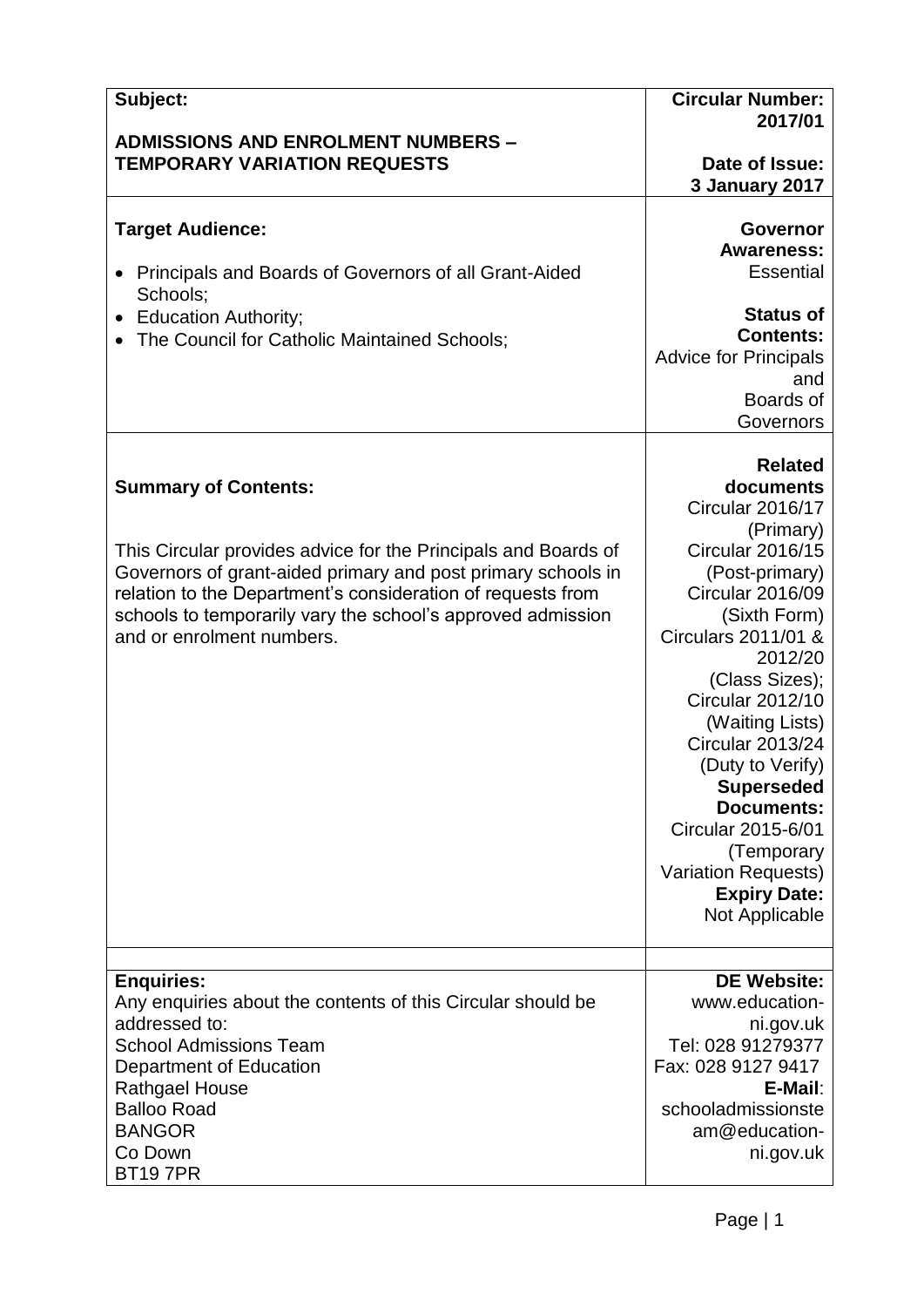# **INDEX**

#### **PART ONE - BACKGROUND**

| <b>PART TWO - THE PROCESS</b>                  |
|------------------------------------------------|
|                                                |
|                                                |
|                                                |
| <b>PART THREE - DEPARTMENTAL CONSIDERATION</b> |
|                                                |
|                                                |
|                                                |
|                                                |
|                                                |
|                                                |
|                                                |
|                                                |
|                                                |
|                                                |
| <b>PART FOUR - ESSENTIAL POINTS TO NOTE</b>    |
|                                                |
|                                                |
|                                                |
|                                                |
|                                                |
|                                                |
|                                                |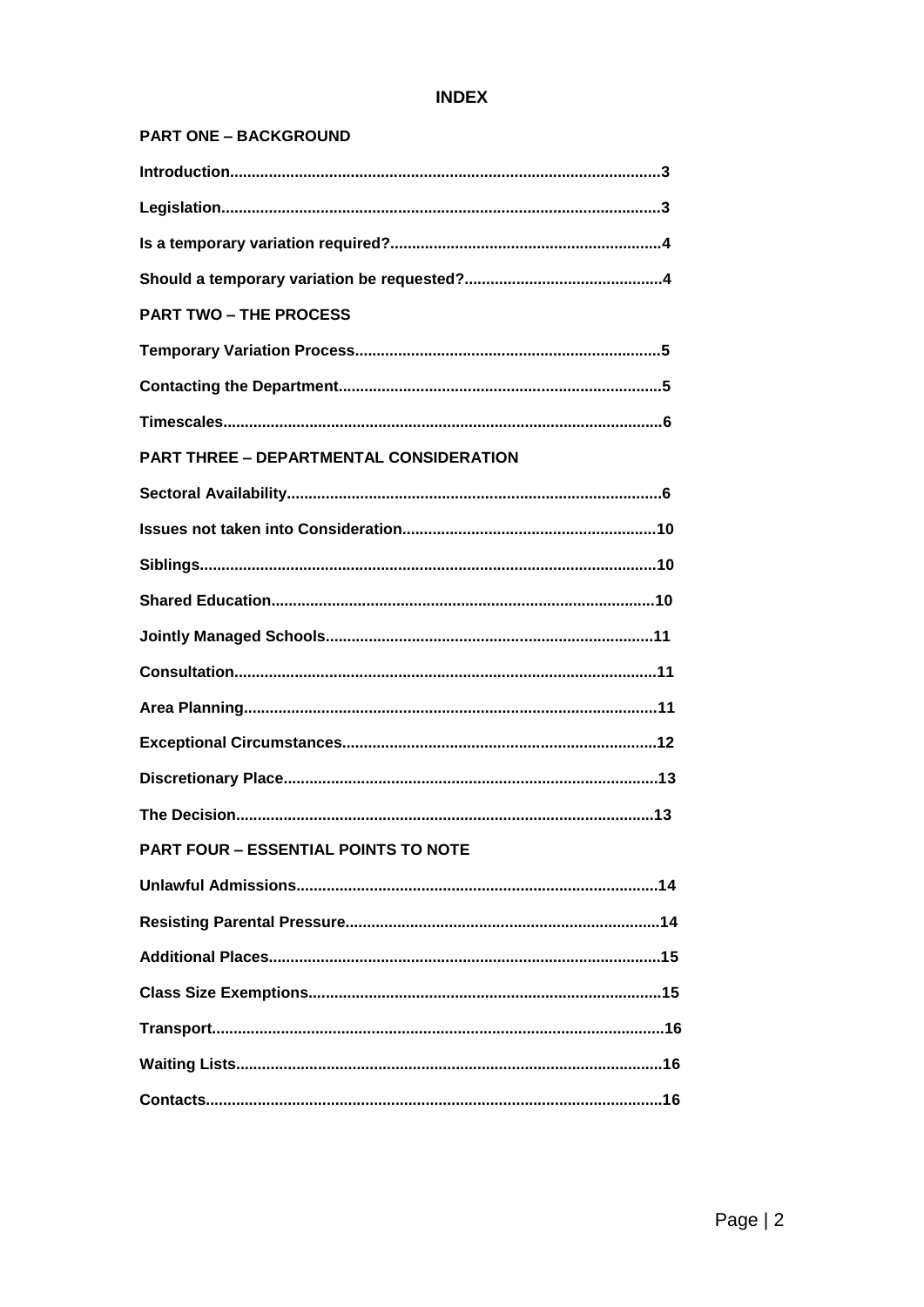# **PART ONE - BACKGROUND**

#### **INTRODUCTION**

- 1. This circular updates Circular 2016/01 which issued on 12 January 2016 to explain Temporary Variation (TV) Policy. All primary and post primary temporary variation applications should be submitted using the appropriate application form. It is available on the Department of Education (DE) website, [www.education-ni.gov.uk](http://www.education-ni.gov.uk/) under Schools and Infrastructure, Admissions, School Admissions Guidance.
- 2. In order to increase the efficiency of the process and in order to minimise distress to families involved, **schools should be careful not to make speculative requests which have little chance of approval**.
- 3. Post primary schools seeking a TV for pupils seeking admission to sixth form should use the process set out in the relevant circular, entitled **Sixth Form Temporary Variation Requests** circular number 2016/09.
- 4. The Department will not consider TV requests for reception pupils.
- 5. This circular should be read in conjunction with the appropriate Open Enrolment circular from the following list; Open Enrolment in Primary Schools 2016/17; The Procedure for Transfer from Primary to Post-Primary Education 2016/15; Guidance on a School's Duty to Verify Application Information 2013/24.

#### **LEGISLATION**

- 6. Articles 11 and 12 of the Education (NI) Order 1997 require the Department to determine an enrolment number and an admissions number respectively for each grant-aided primary and post primary school. The Department sets these numbers for each school each year in consultation with Boards of Governors, and where relevant, the Council for Catholic Maintained Schools (CCMS) and the Education Authority (EA).
- 7. Under Article 10 of the Education (NI) Order 1997 the Board of Governors of a school shall not;
	- a) Admit to the school a number of pupils which exceeds the school's admissions number for the year; or
	- b) Cause or permit the number of registered pupils at the school at any time to exceed the school's enrolment number.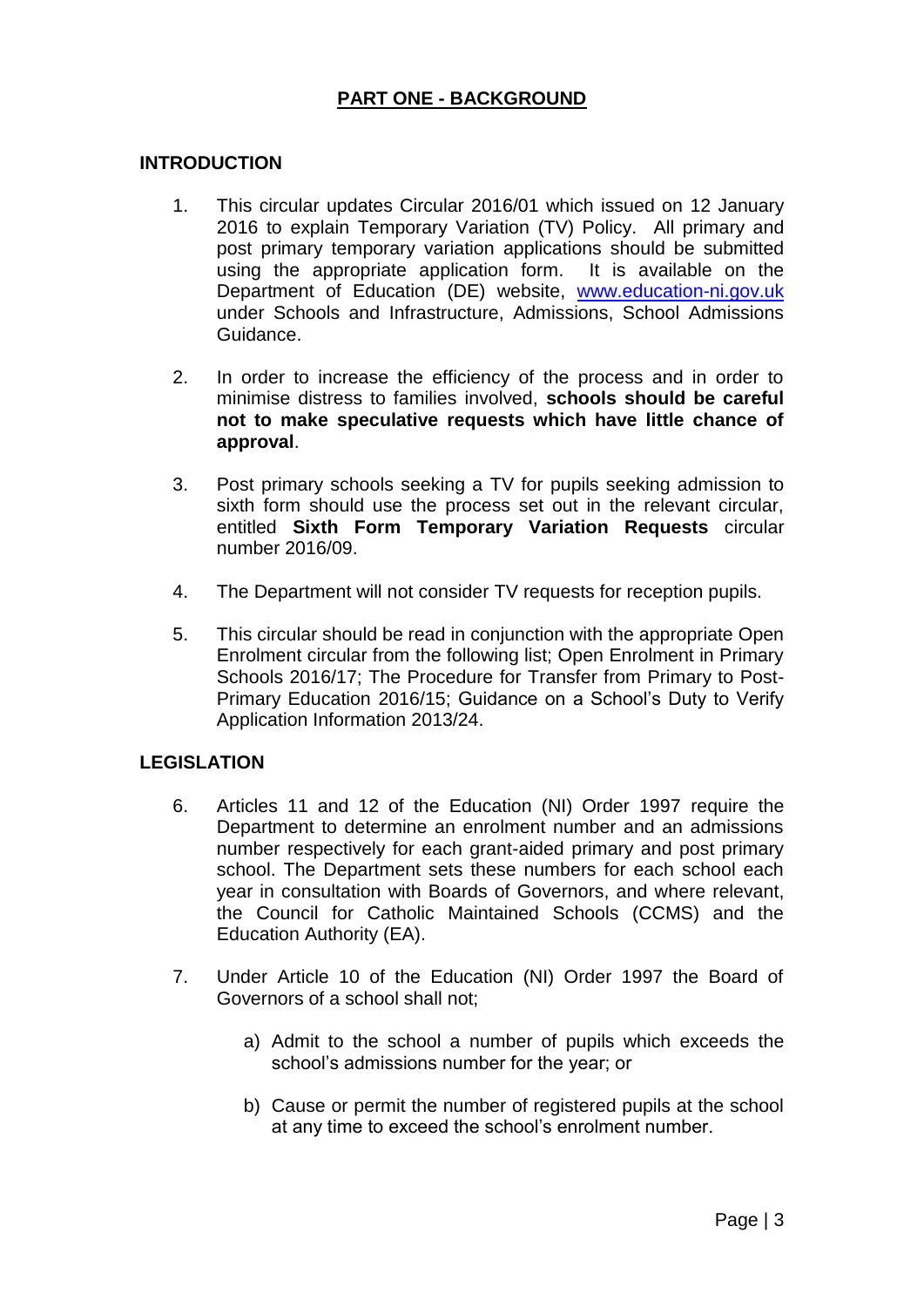8. The Department has the power to vary these numbers at any time. When such a variation is made and relates to that academic year only, this is known as a **Temporary Variation** (TV) to the approved admissions and enrolment numbers. The Department may need to make such a variation for a number of reasons and if it does will consult with the school in question, the EA and if a Catholic Maintained school with CCMS before setting the new temporary number or numbers. TV requests are initiated by the school; it is this kind of request, and the process that surrounds it, that this circular seeks to expand upon and clarify.

# **IS A TEMPORARY VARIATION REQUIRED?**

- 9. A TV is required where an admission will cause the school to exceed either its admissions or enrolment number or both. For the purposes of calculating the number of pupils in a school the following kinds of admissions are not included in the school's admissions and/or enrolment numbers for that given year;
	- A pupil for whom the EA is maintaining a statement of special educational needs;
	- A pupil who is the subject of a school attendance order;
	- Where a direction has been made under Article 42 of the Education (Northern Ireland) Order 1996 to admit a child to a specified school;
	- In compliance with the findings of an Appeal Tribunal or;
	- In compliance with a direction of the Exceptional Circumstances Body (in the case of admissions to years 8-12 only).

# **SHOULD A SCHOOL SEEK A TEMPORARY VARIATION?**

- 10. It is entirely a decision for the school whether or not it wishes to exceed its number by way of a TV request. Under the law a school must admit all applicants up to its approved admissions and enrolment numbers. Where it wishes to exceed its numbers it must seek a TV from the Department. There is, however, **no requirement** for it to exceed its numbers except under direction of, for instance, the Admissions Appeal Tribunal, or in the case of post primary schools, the Exceptional Circumstances Body.
- 11. When considering whether or not to make a TV request, a school should therefore carefully consider the advice given in this circular, and consider whether or not it can safely accommodate the additional pupils in question. **The Department reserves the right to verify such information in certain cases where, for example, a school is substantially above its approved enrolment number.**
- 12. The Department understands that schools may be placed under considerable pressure (by parents, media, local political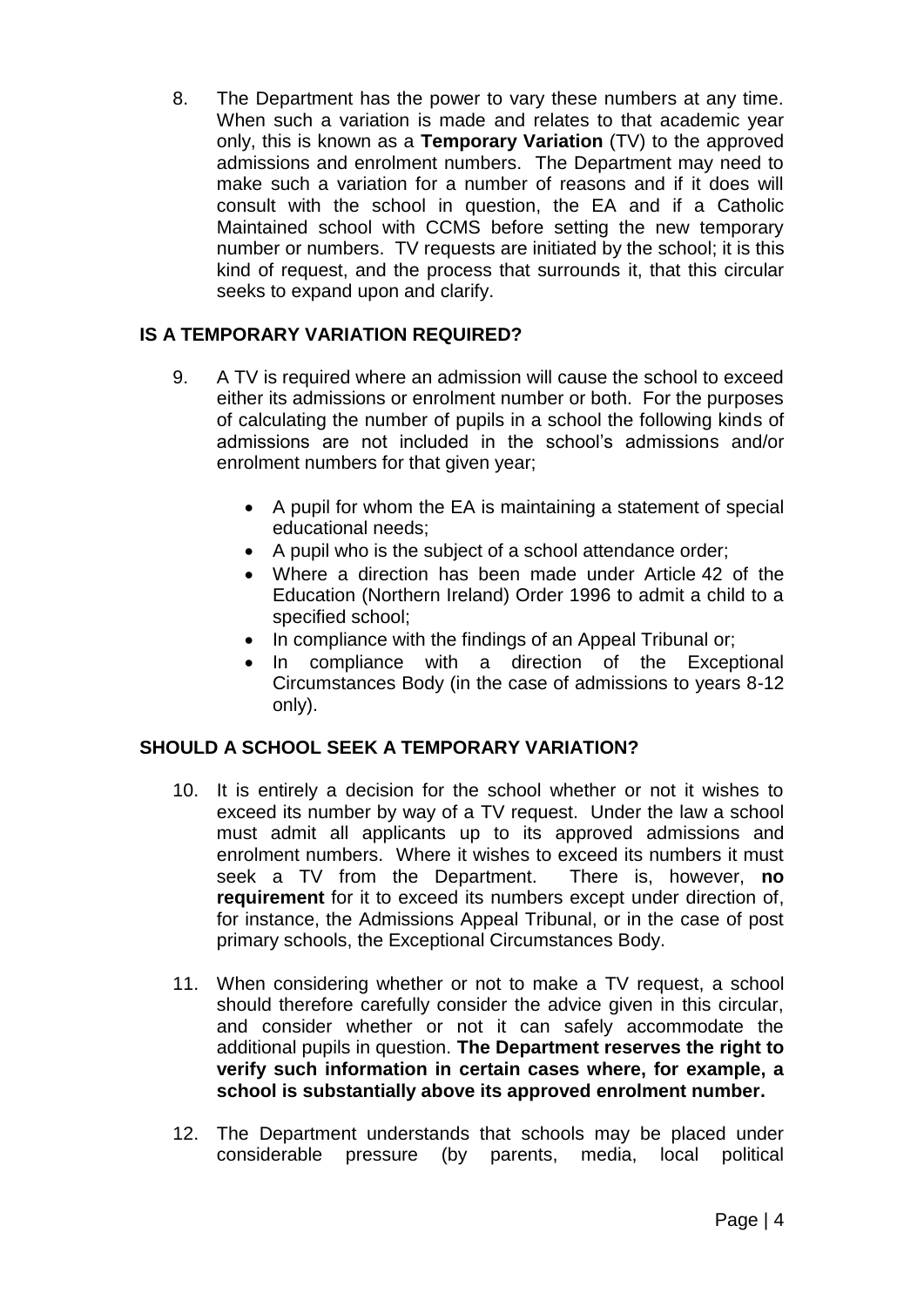representatives) to seek a TV from the Department. However if a school wishes to remain within its approved admissions and enrolment numbers, for instance where it does not have sufficient accommodation available, or for the purposes of class sizes or teaching cover, it is under no obligation to exceed its numbers by way of a TV.

- 13. If the Department agrees to grant a TV to a school's numbers it is on the following basis;
	- The school's request falls within the TV policy;
	- In making its request the school has ensured that it can **safely** accommodate all the additional pupils it has requested places for **within its existing accommodation**.

# **PART TWO - THE PROCESS**

#### **TEMPORARY VARIATION PROCESS**

- 14. Where a school makes a TV request to the Department, a number of steps are involved namely ;
	- a) The school becomes aware that it requires a TV to its approved admission and/or enrolment numbers;
	- b) The school writes to the Department, **using the application form provided on the DE website [www.education](http://www.education-ni.gov.uk/)[ni.gov.uk](http://www.education-ni.gov.uk/)** to request a TV;
	- c) The Department considers the request, including the results of its consultation with the EA and CCMS as appropriate, and makes its decision;
	- d) The Department communicates its decision to the school;
	- e) If the Department has agreed to grant an additional place/additional places the school can admit the additional pupils named by the Department in its approval letter. If the Department has not agreed to grant an additional place/additional places the school must not admit those pupils or it will be acting in contravention of Article 10 of the Education (Northern Ireland) Order 1997.

#### **CONTACTING THE DEPARTMENT**

15. Where a school is unsure of what steps it needs to take, or needs any additional information regarding its admissions policy, it should always seek advice from School Admissions Team or the local Transfer Officer in the EA in the first instance. Under no circumstances should a school admit an additional pupil or pupils where such an admission would cause the school to exceed the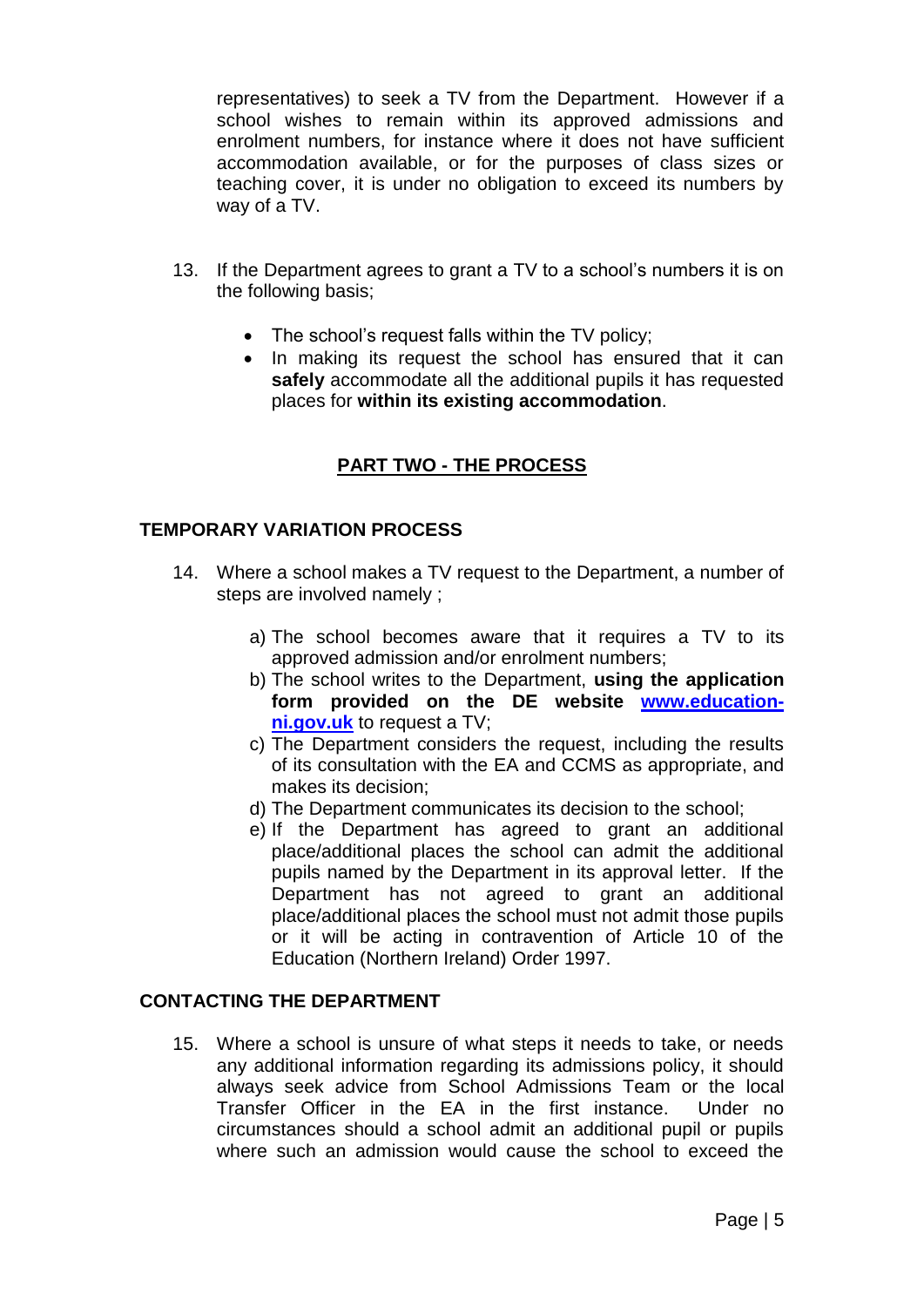approved admissions or enrolment numbers as this is an unlawful act (see paragraph 37 on unlawful admissions).

#### **DEPARTMENTAL CONSIDERATION OF THE REQUEST –**

#### **TIMESCALES**

- 16. Requests will be dealt with in the order in which they are received. All requests will be dealt with as promptly as possible and decisions are usually relayed to schools within 5-7 working days. In the case of more complex requests processing may take longer. **A school should not contact the Department seeking a progress report on its request until at least 7 working days have elapsed.** Handling such enquiries from schools ultimately slows the efficiency with which officers can process the requests in question**.**
- 17. The Department acknowledges that it can be difficult to maintain confidentiality during the open enrolment processes, particularly in small communities, or in the case of schools that have been oversubscribed in the past. It remains a school's responsibility, however, to maintain the integrity of the process until it has closed and all placement letters have issued. **This means that every effort must be made to ensure confidentiality**. If pressed for information during the processes from parents or their representatives, a school should explain that it cannot comment on any aspect of the process until it has concluded with the issue of placement letters.
- 18. Further to this, TV requests come to the Department from the school involved and the Department will report its decision to that school directly, copying the letter to the relevant EA Transfer Officer and to CCMS where appropriate. The Department **will not discuss a school's request with the parents or other representatives of the child involved before it has made its decision** but will only report its decision to the relevant school. **On this basis, whilst waiting for the Department's decision, schools should not advise parents to contact the Department directly** as the Department will immediately direct such queries back to the school.

#### **PART THREE - HOW DOES THE DEPARTMENT CONSIDER TEMPORARY VARIATION REQUESTS?**

#### **SECTORAL AVAILIBILITY OF PLACES IN AN AREA**

19 The Department's main aim is to ensure that every pupil of compulsory school age, resident in Northern Ireland at the time of proposed admission (**for TV purposes, this is the date at which the TV is applied for),** has a place in a grant-aided school within reasonable travelling distance of their home address and within the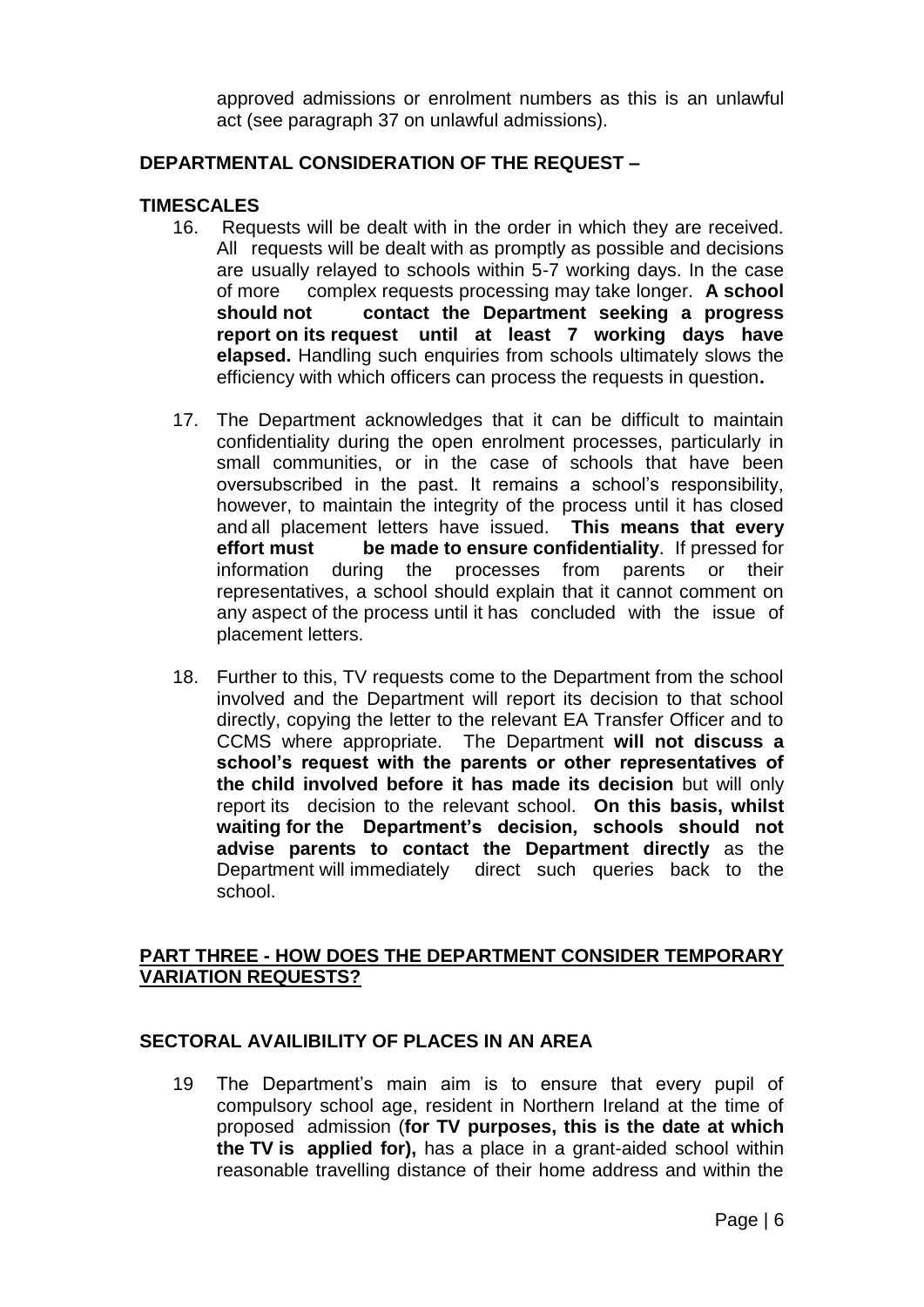sector the family has chosen. As the current home address forms part of the decision-making process, it is important that an application for a child moving house is not submitted until the child is resident at the address listed.

# **19.1 What does the Department mean by 'sector'?** For the purpose of considering TVs the Department considers all grant-aided schools to be one of four types\* (i)**denominational** (i.e. maintained primary schools, maintained post primary schools, denominational grammar schools); (ii) **non-denominational** (i.e. controlled primary schools, controlled post primary schools, nondenominational grammar schools); (iii) **Integrated** (i.e. controlled or maintained integrated primary or post primary schools and; (iv) **Irish Medium** (i.e. Irish Medium primary or post primary schools or Irish Medium primary or post primary units within maintained primary or post primary schools). *\* Schools classified as 'other maintained' (i.e. voluntary maintained schools that are not Irish-medium) will be treated 'by exception' and outside of these four categories.*

 $\overline{\phantom{0}}$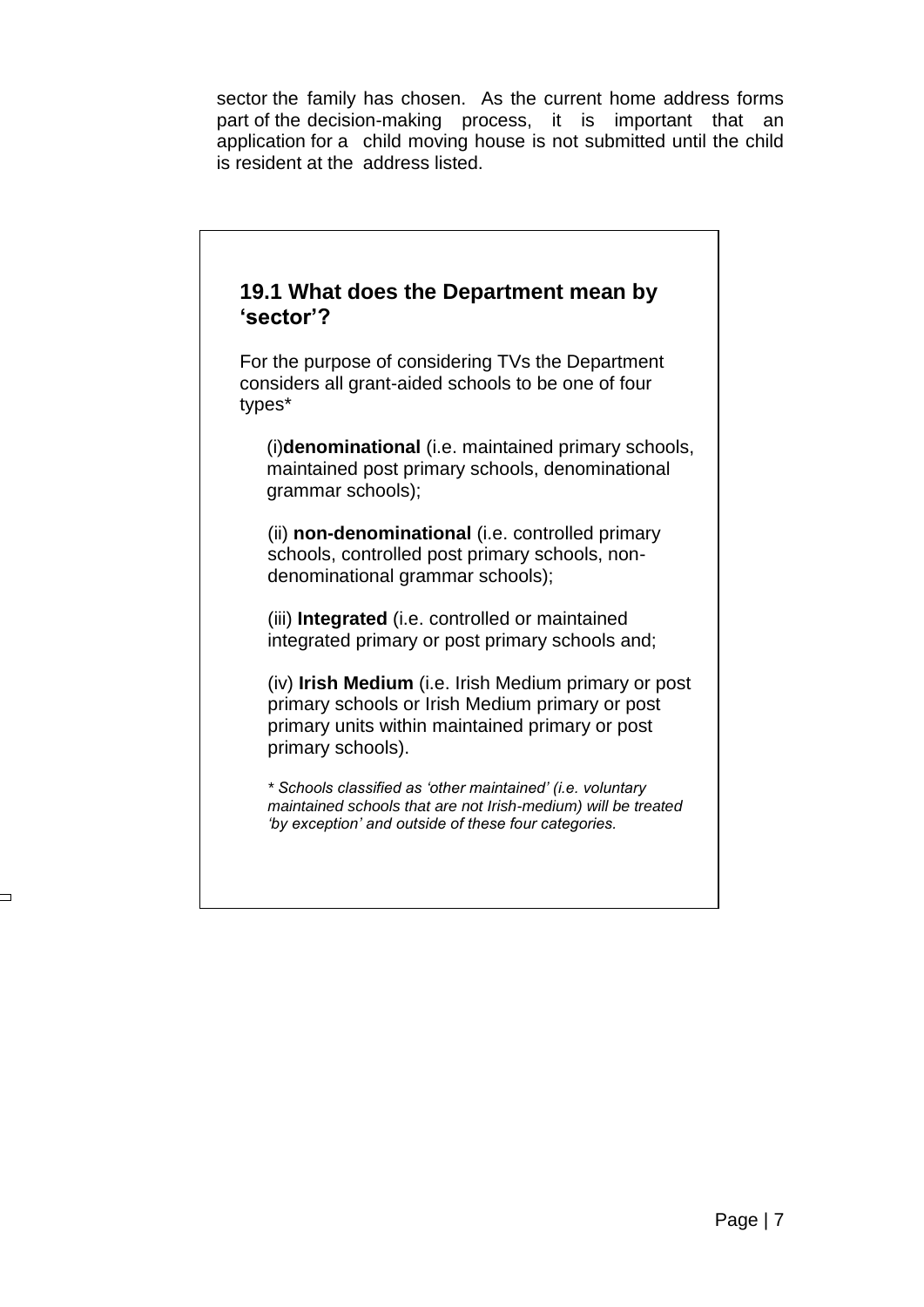# **19.2 What does the Department mean by 'reasonable travelling distance?'**

In the context of TV policy only;

- For **primary schools** the Department defines 'reasonable travelling distance' as a distance of 2 miles.
- If a TV is sought to enable a child to attend a school in excess of 2 miles from their home address the request will be considered, however it may only be successful if no alternative school exists with places available closer to the child's home address.
- For **post primary schools** the Department defines 'reasonable travelling distance' as a journey that can be completed by public transport in one hour or less and is not further than 15 miles travelling distance from the family home address.

The Department uses distance and transport information provided by the EA.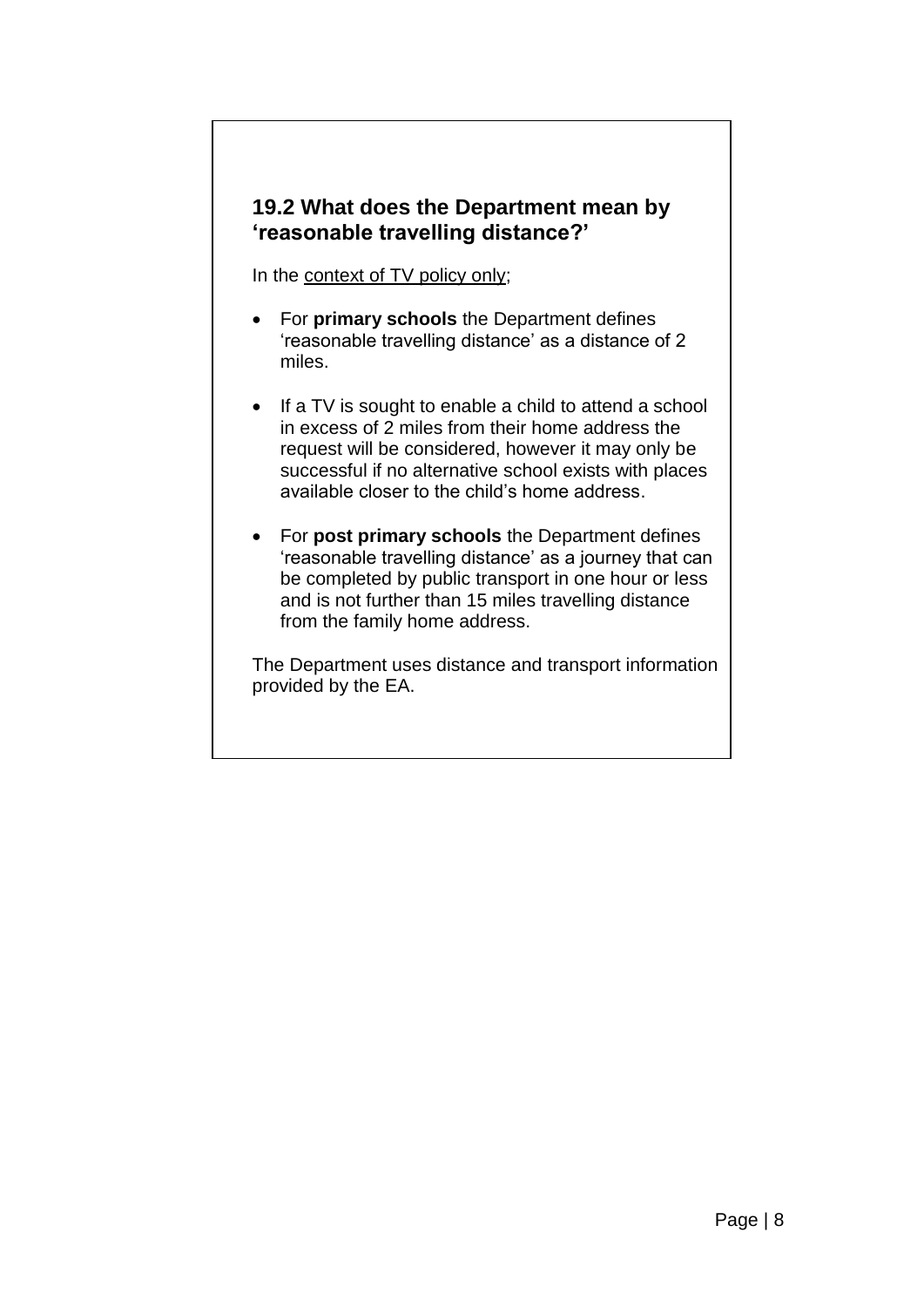# **19.3 How does the Department decide whether or not a place is available for a pupil in their chosen sector within reasonable travelling distance of their home?**

- The Department establishes which schools are within the sector chosen by the family within a reasonable travelling distance of the family home as set out in 19.1 and 19.2.
- The Department checks which of these schools have places available by checking the current (as at point of consideration of request) admissions/enrolment position of each of those schools against the approved admissions numbers;
- If any of those schools have places available then the Department regards there to be alternative places available for that pupil in the area;
- The Department does not take account of whether or not the family have applied to any of the schools in question.
- By law, where a school has places available within its admissions number it must admit all pupils who apply. The same applies to its enrolment number, except where a school feels that the admission of a particular compulsory school age pupil would prejudice the efficient use of its resources. This is to maximise the operation of parental preference and help to maintain a viable schools' estate.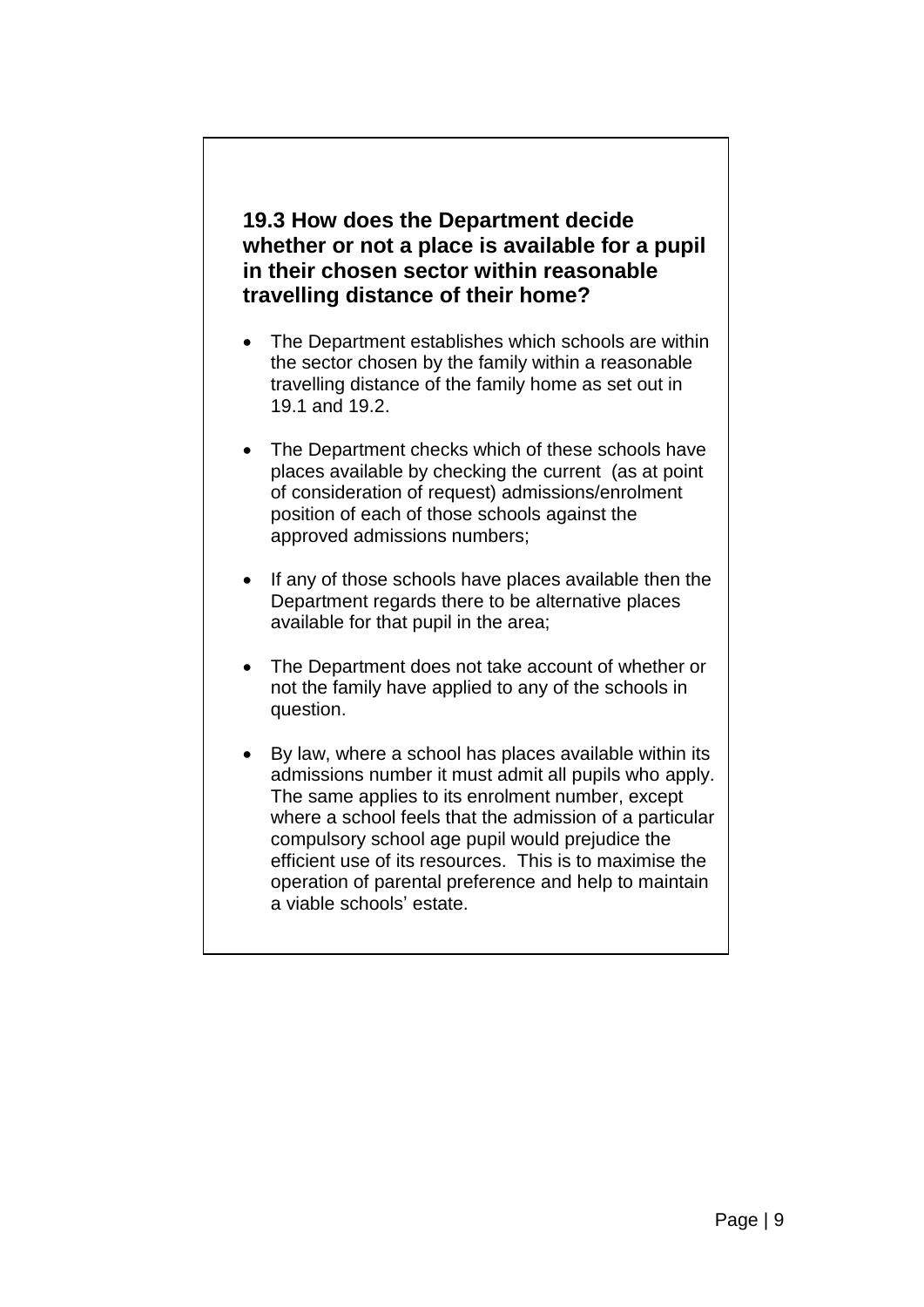# **ISSUES NOT TAKEN INTO CONSIDERATION**

- 20. The following factors will not normally be taken into consideration by the Department when considering if a TV should be granted:
	- The pupil's residence in a particular Parish;
	- The fact that a pupil is an Eldest Child:
	- The child's sibling connection with the school but where they are not next in line for a place;
	- The family having listed the school as their first preference;
	- Family connection with the school:
	- Parent's child-minding or work arrangements:
	- Transport availability.

If a school wants to admit pupils that meet any of the conditions listed above, they should be sufficiently prioritised in the school's own admissions criteria.

21. TV requests will not normally be considered for children who have already been placed at a school in line with parental preference unless there has been a change of address making the journey distance to school unreasonable. (see distances for primary and post-primary schools at paragraph 19.2).

#### **SIBLINGS**

- 22. The Department realises that it is often important for siblings, particularly in the primary sector, to attend the same school. In the primary sector the Department may grant additional places for children who currently have siblings attending the named primary school and **who are next in line for a place** on the school's waiting list.
- 23. In the post primary sector additional places for pupils with a current sibling connection are not usually granted on the basis of sibling connection alone. In many cases siblings do not attend the same post primary school, for instance in the case of a pupil's preference for a single sex school. The Department, however, will consider all the factors associated with a request. Clear and compelling justification for such requests must be provided by the school. As with all other types of request, however, the Department's main focus will always be the overall availability of places in an area.

#### **SHARED EDUCATION**

24. The Department of Education has statutory duties in relation to shared education. Section 3 of the Shared Education Act (Northern Ireland) 2016 places a duty on the Department "so far as its powers extend to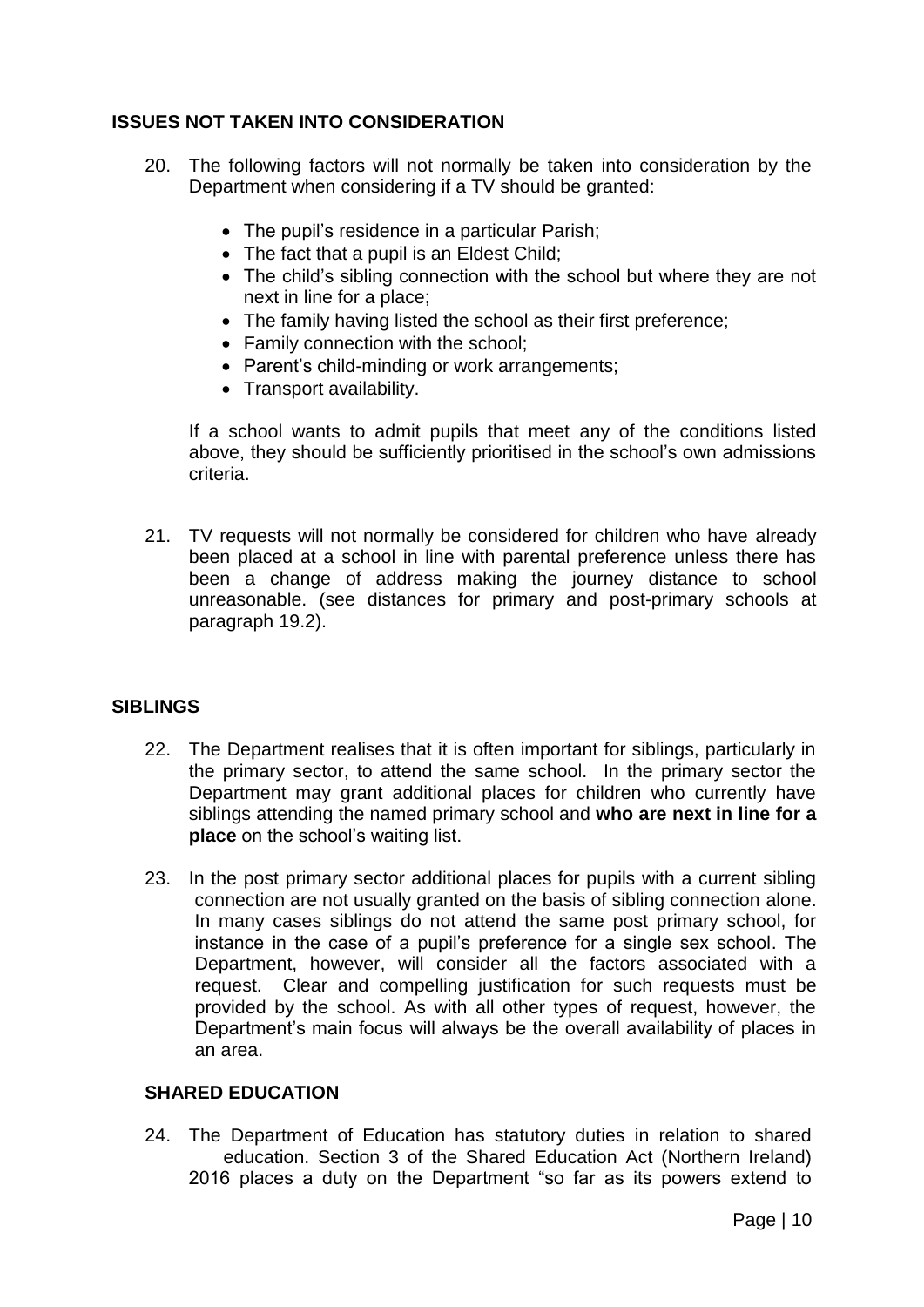encourage, facilitate and promote shared education". Section 6(1) of the Act places a duty on education bodies (including the Department) to consider shared education when developing, adopting, implementing or revising policies, strategies and plans and also when designing and delivering public services.

- 25. The Department's TV Policy is designed to facilitate, as far as possible, the wishes of parents to secure an education for their child in the sector of their preference. The Department recognises four sectors as detailed at Paragraph 19.1. Shared education is defined as, the education together of those of different religious beliefs, including reasonable numbers of both Protestant and Roman Catholic children or young persons and those who are experiencing socio-economic deprivation and those who are not; secured by the working together and co-operation of two or more relevant providers. All grant-aided schools can be relevant providers of shared education; it is not unique to any sector. Shared education is a method of delivering education, therefore it cannot be considered as a standalone sector.
- 26. Departmental policy is that all schools should be involved in some form of shared education; shared campuses are just one illustration of shared education. However just because a school is not located on a shared campus does not mean that it is not involved in shared education. As all schools, and therefore each sector, should be involved in some form of shared education, the Department will not approve a TV, or conversely turn down an application, on the basis of shared education activities.

# **JOINTLY MANAGED SCHOOLS**

 27. For the purposes of dealing with TV requests, jointly managed schools will be classified alongside **both** denominational **and** non-denominational categories. This means that when a TV request for a child is received from a jointly managed school, it is likely to be approved unless there are alternative places available in both the controlled and maintained sectors within reasonable travelling distance of the child's home. Conversely, a jointly managed school would not be considered as an alternative setting for a child who requests a place in any other sector.

#### **CONSULTATION**

28. In all cases the Department will consult with the EA, and the CCMS where appropriate, before reaching its final decision.

#### **AREA PLANNING**

29 Area planning is the process through which need for **all** education provision will be determined. Where area plans identify a need for an increased number of places in a particular sector they will also specify how these places should be provided. This may be through the Development Proposal process that has identified a need for a new school or for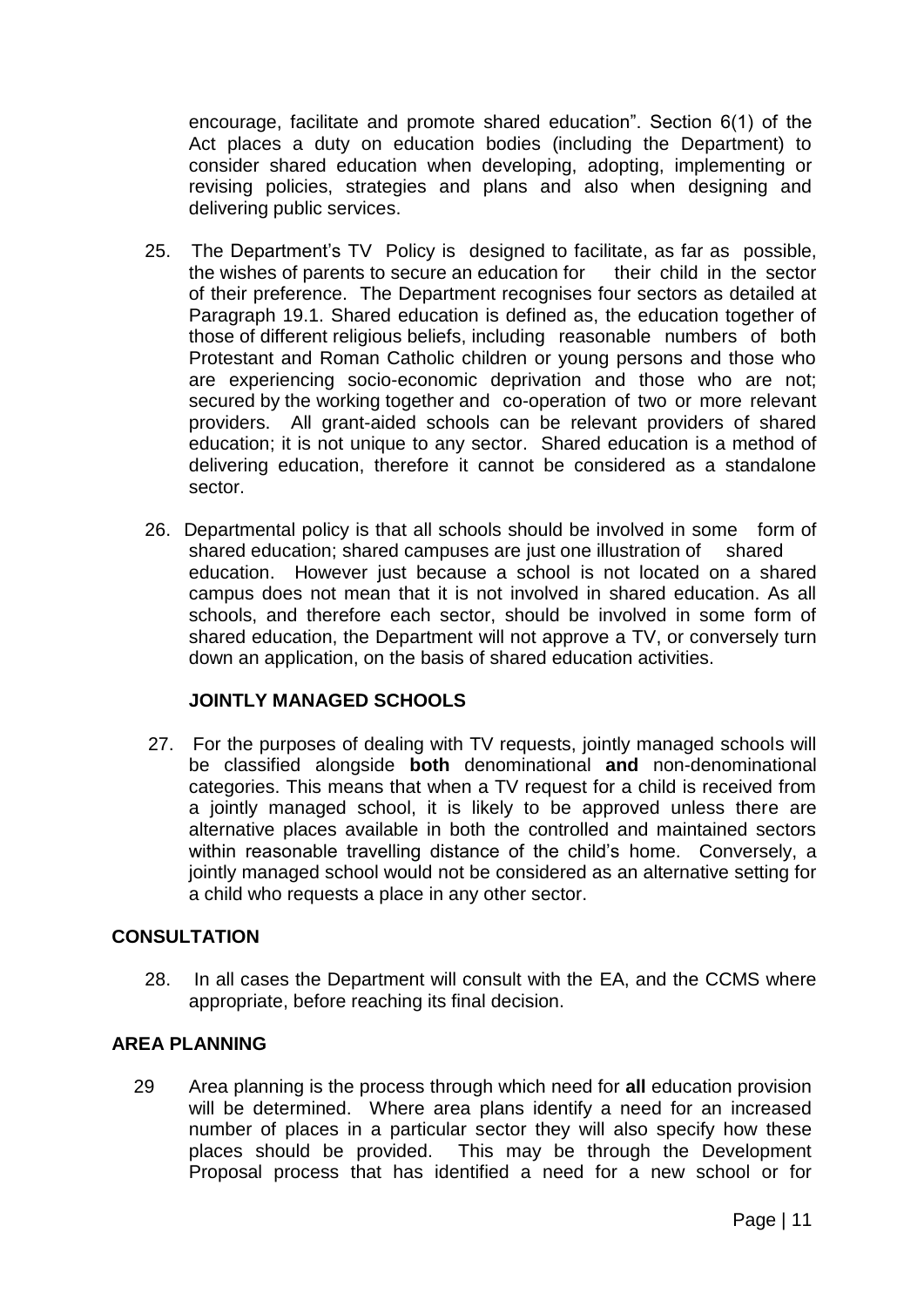increased capacity of an existing school. These proposals will then progress through the normal capital investment process within available funding. TVs are intended to meet the needs of individual children, they are not intended to facilitate the growth of a school in the absence of a Development Proposal.

- 30. At present, therefore, and within the current existing schools' estate, in order to ensure the most efficient use of resources, the Department must take account of the overall availability of places in an area as a whole. The Department cannot quarantee that every pupil will receive a place in their first preference school as providing additional places at a popular school which is full where another school of the same type in the area has places available does not represent efficient use of the resources available. In this way, in order to maintain a viable schools' estate at present the Department responds to a need for places in a particular sector in a particular area, rather than parental preference for one school over another.
- 31. This approach can often be difficult for parents and individual schools to understand, as each regard their particular set of circumstances to be unique and deserving of an additional place or places at a particular school. The Department, however, makes no value judgement as to which cases are more or less deserving of places at particular schools. The Department simply seeks to ensure that every pupil can avail of a grant-aided school place within their chosen sector and within a reasonable distance of their home.

# **EXCEPTIONAL CIRCUMSTANCES**

- 32. **Post Primary Schools** Pupils who are in years 8-12 and who have not gained a place in the school which they feel for exceptional reasons they must attend, can make application to the Exceptional Circumstances Body (ECB) who will hear their case. An application to the Exceptional Circumstances Body cannot be successful unless the child has already applied to, and been refused admission to, the relevant post-primary school through the normal admissions processes. If the ECB agrees that exceptional reasons exist for that pupil to attend that particular school, they will direct the school in question to admit the pupil. This direction does not take account of the admissions or enrolment position of the school, nor the availability of places in an area, but simply seeks to ensure that the needs of the child are met. The Department, therefore, does not consider such cases under the TV process.
- 33. **Primary Schools** The ECB cannot consider the cases of pupils in year 1-7. Approximately 96% of all year 1 pupils are placed in their first preference primary school each year and so the circumstance where a pupil has not gained a place in their school of choice is far less likely to occur. In a small number of cases, however, the Department will consider the provision of an additional place for a vulnerable pupil who is next in line seeking a place in year 1-7 and who has not gained a place in the school which for exceptional reasons their parents feel they must attend. These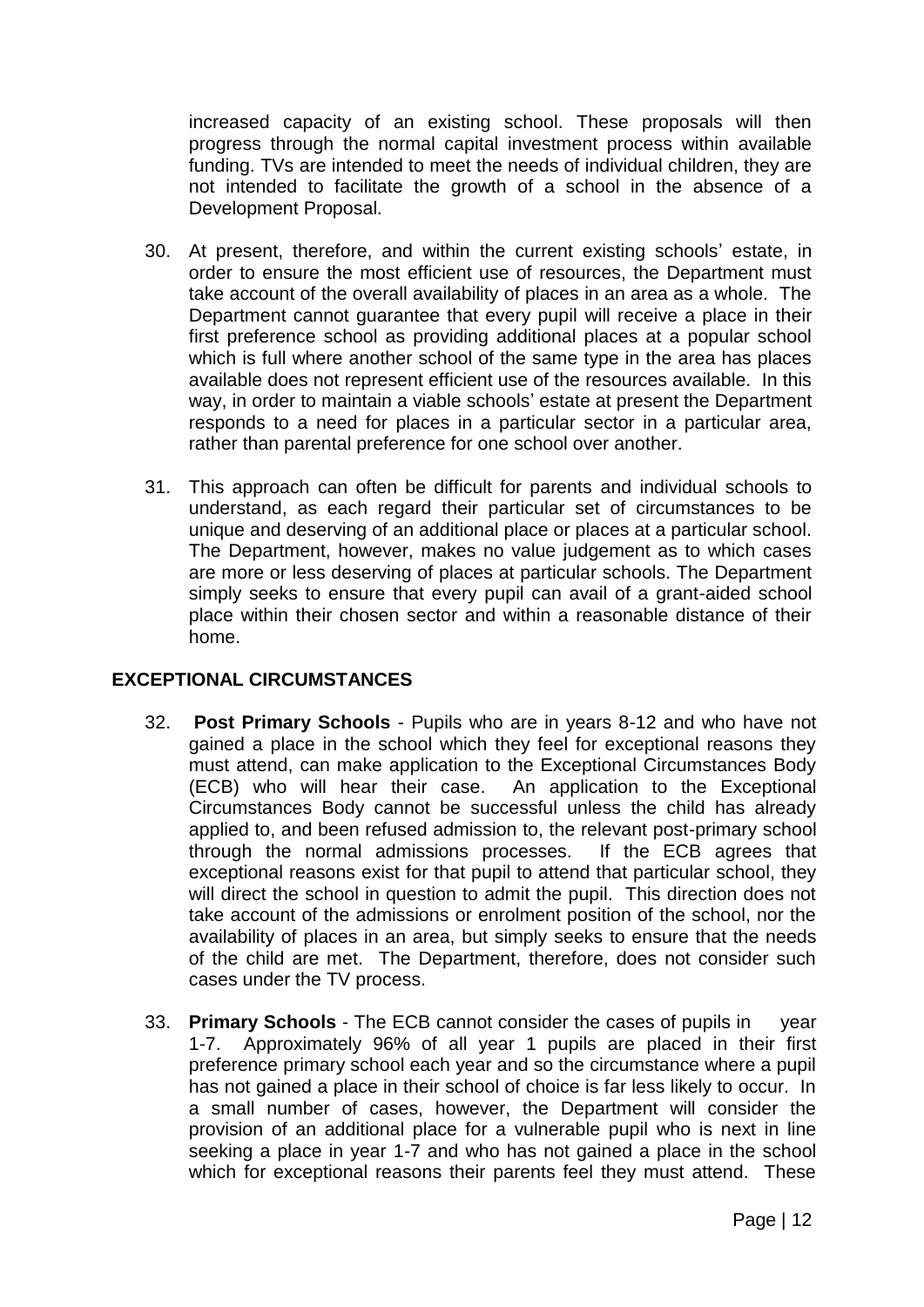cases often relate to pupils who are 'Looked After Children (LAC) i.e. children under the care of an authority or are foster children. Any school seeking a place under these circumstances should provide as much additional information regarding the pupil, including, for instance, letters from the pupil's doctor or social worker, where appropriate.

#### **DISCRETIONARY PLACES**

34 While the vast majority of TV applications can be considered within the terms of the policy laid down in this circular, it may occur that, in very exceptional circumstances, the Department has to take a pragmatic approach to facilitate the placement of a pupil or pupils lower down the rank order for whom there is no other viable school option. Under those very exceptional circumstances, the Department reserves the right to award an additional place(s) to a pupil(s) who would otherwise not have been admitted, to enable a pupil further down the list to be granted a place.

#### **THE DECISION**

- 35. Once the Department has made its decision it will communicate this in writing to the school listing the successful pupils by name in the letter. It is important to note that places can only be approved for the pupils next in line. If pupils named in such a letter are later displaced by other applicants (for instance at a later stage in the admissions process), the school must approach the Department with a fresh TV request for **all** the excess pupils it now wishes to admit. This may include pupils for whom the Department has already approved additional places but who are now not next in line. No place can be guaranteed until placement letters are finalised and have issued
- 36 The school must only admit additional pupil/pupils if it receives approval of the request from the Department. **To admit pupils in excess of the approved numbers of the school is an unlawful act.** To this end the school must not;
	- Admit any pupil/pupils in excess of the approved admissions and or enrolment numbers without the prior approval of the Department;
	- Admit any such excess pupils where a request to admit them has been lodged with the Department but where the school has not yet been informed of the Department's decision;
	- Admit any such excess pupils in respect of whom a TV request has been submitted to the Department and which the Department has subsequently turned down;
	- Admit any such excess pupils who have been previously refused admission to the school but who present themselves in the school's uniform at the school demanding admission (see paragraph 38 for further advice on parental pressure).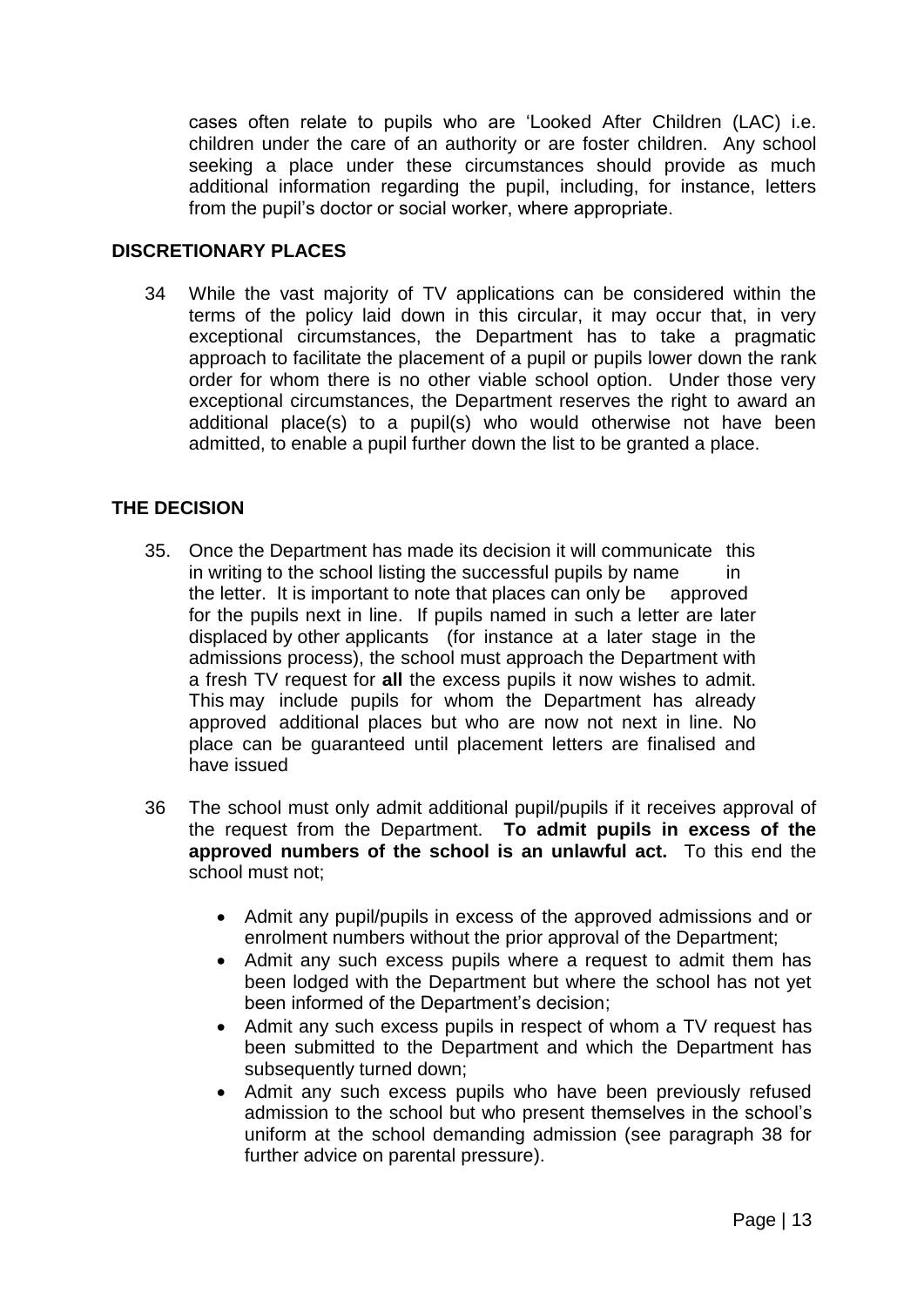37 In the case of requests made during the primary admissions process or the post-primary admissions process schools **must not** inform parents of the outcome of a TV request until the processes have closed and all parents are advised to which school their child has been offered a place.

#### **PART FOUR - ESSENTIAL POINTS TO NOTE**

#### **UNLAWFUL ADMISSIONS**

- 38 Where a school admits pupils in excess of its approved numbers (not including those kinds of admissions listed in paragraph 9) without the Department's prior approval it is acting unlawfully. The Department views such unlawful admissions seriously and schools should note that such unlawful admissions may be **automatically rated zero for funding purposes** and therefore may not be funded. Further to this the Department may take whatever action is required to bring the school back in line with its approved numbers. These actions could include but are not limited to;
	- Ensuring that the excess pupil/pupils are weighted 'zero' for funding purposes for at least one academic year and, in some circumstances, up to and including all the academic years for which they attend the school in question;
	- Setting reduced admissions and enrolment numbers for future years to bring the school's actual enrolment back in line with the approved enrolment where the two differ;
	- Directing the school not to admit the excess pupil or pupils. This direction would fall under Article 101 of the Education and Libraries (NI) Order 1986, which states that the Department can direct any relevant authority, including the Board of Governors of a school, to act or not act according to the detail of the direction.
	- Removing from the school's Board of Governors the legal responsibility for the operation of the admissions process and placing it in the hands of an approved third party, for example, a sectoral body.

#### **RESISTING PARENTAL PRESSURE TO ADMIT PUPILS UNLAWFULLY**

39 The Department is aware that Boards of Governors can be placed under considerable pressure by parents whose children have been unsuccessful in securing a place at their school. This can result in families presenting their child at the school demanding admission. In some cases the child in question may even be wearing the uniform of the school in question. In **all** cases, however, the school must recognise the legal position and resist taking any action that will lead the Boards of Governors of the school to act unlawfully. Further advice on this subject can be found in the relevant circular namely; Open Enrolment in Primary Schools Circular Number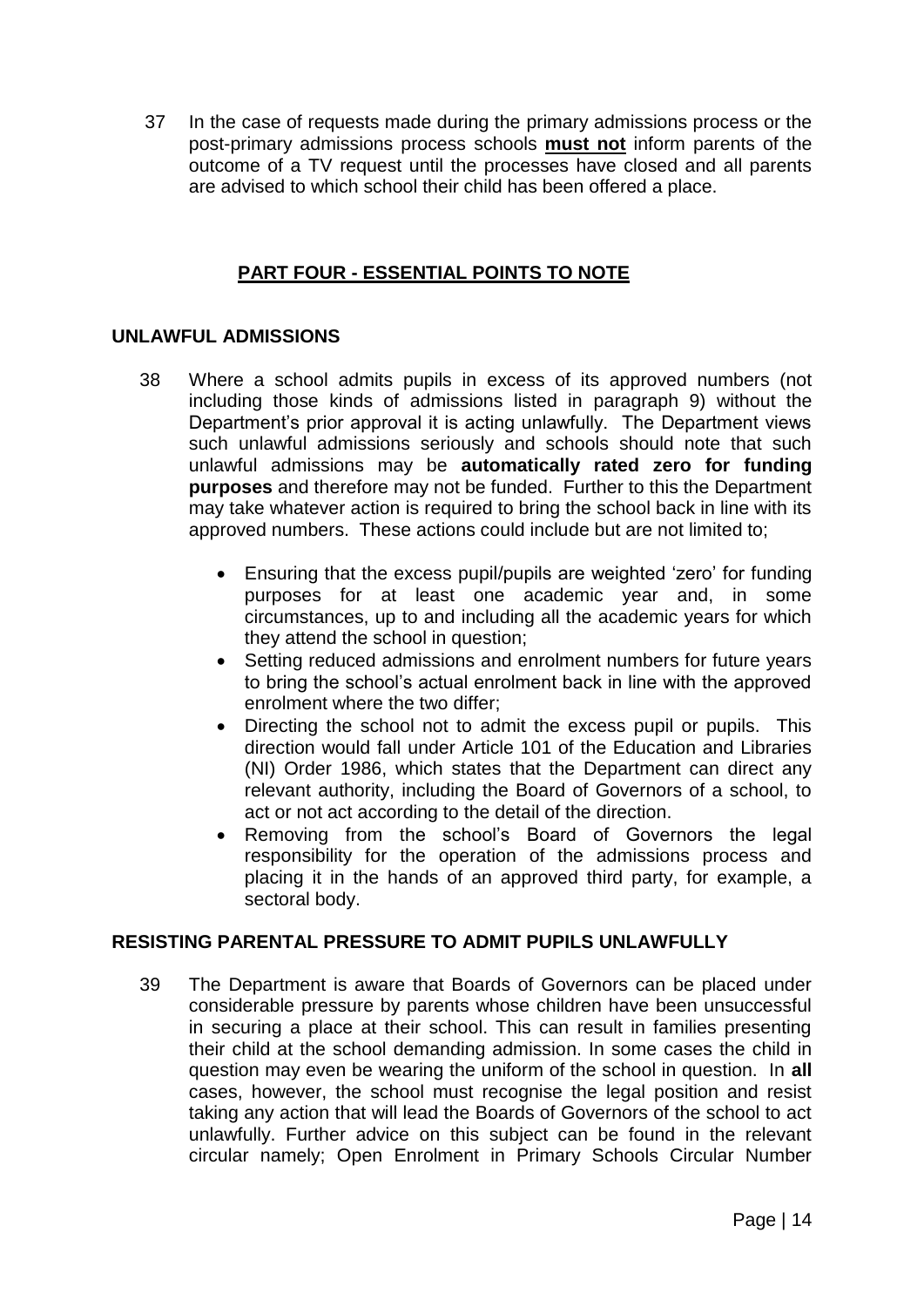2016/17 or The Procedure for Transfer from Primary to Post-Primary Education Circular Number 2016/15.

#### **ADDITIONAL PLACES GRANTED**

- 40 Where the Department has granted a TV to allow the school to admit specific pupils in excess of the approved admissions and/or enrolment numbers, the school should note that;
	- The variation applies to one academic year only;
	- If the specified pupil or pupils leave the school, or no longer require the place but have not yet been admitted to the school, the approved numbers revert downwards until they reach the original approved admissions and enrolment numbers set for that school by the Department for that academic year. The place or places granted cannot be used to allow the school to admit any other excess pupil or pupils.
	- In applying for the TV the school must ensure that the additional pupils can be safely accommodated within the school's existing accommodation. No additional accommodation will be provided to give extra space for pupils admitted via a TV at the school's request.
- 41 Further to this if a school's numbers have grown year on year through additional places sought and granted through TVs, but, **where no subsequent Development Proposal has been approved by the Minister to allow for the permanent expansion of the school**, the Department may consider;
	- a cessation of TV approvals at that school;
	- a reduction in the school's permanent admissions number in order to bring the school's actual numbers back in line with its approved numbers over a period of 5 years.

#### **CLASS SIZE EXCEPTIONS**

**42** Primary schools should note that where the admission of a pupil or pupils will cause the school to exceed both the Class Size Policy and the approved admissions and/or enrolment numbers of the school a school will require both a class size exception from the EA and a TV to the admissions/enrolment number from the Department (School Admissions Team). In these cases the school should write to School Admissions Team in the Department stating that it requires both a TV and a class size exception. The Department will consider the TV request under its normal policy and if it decides to grant a TV the Department will consult with the EA regarding whether or not a class size exception will be granted. The Department will inform the school in question as to the results of both the TV request and the class size exception. Only in the case of both a class size exception and a TV being granted should a school admit such an excess pupil.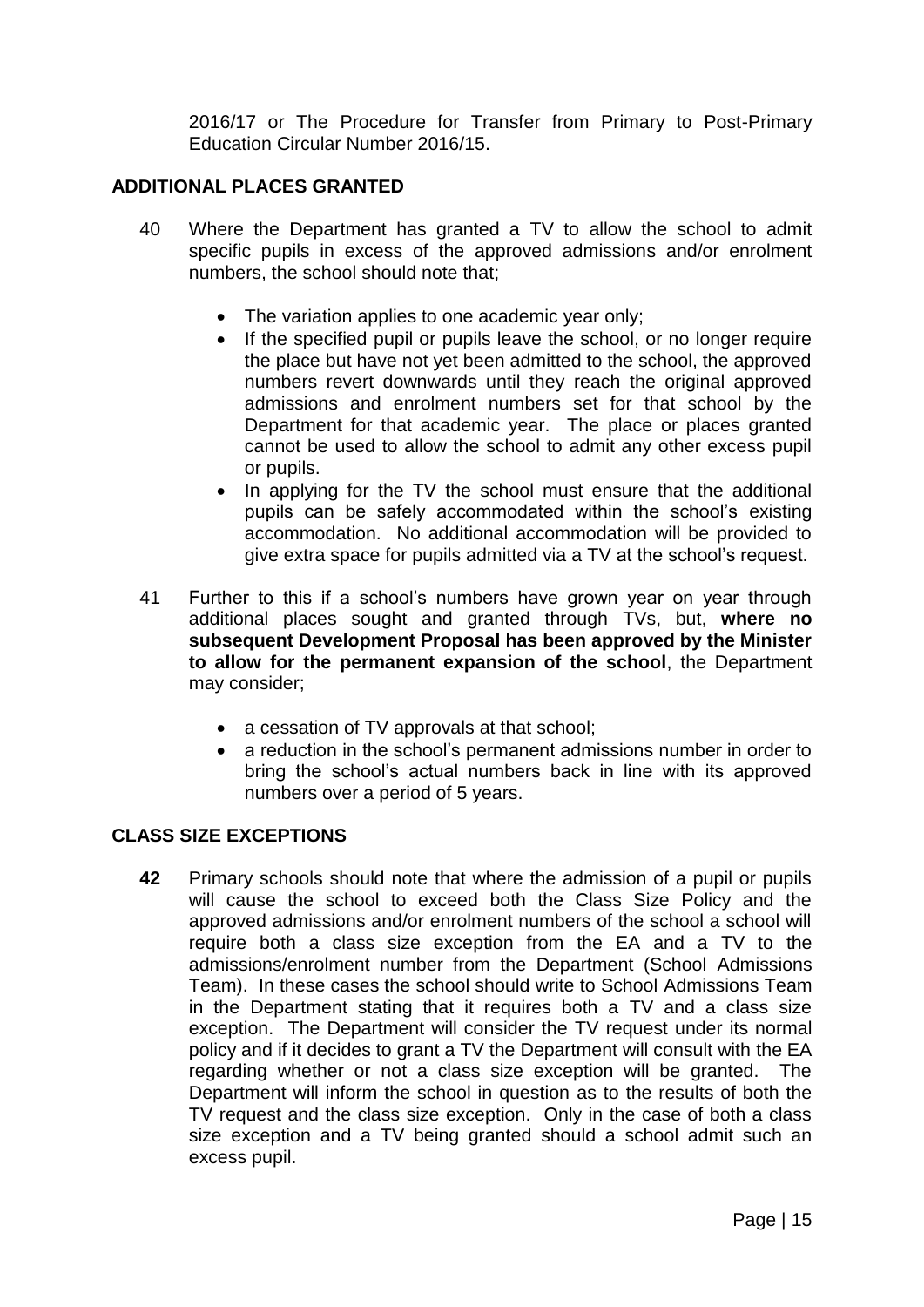43 Where a school requires a class size exception **only**, it should write to the class size exception officer in the EA directly. **Please see also Departmental circulars 2011/01, 2012/20 and 2014/07 for more information on this subject**.

#### **TRANSPORT**

- 44 EA Regional Offices will provide assistance with transport for a pupil where;
	- there is no suitable school within two miles in the case of primary schools, or three miles in the case of post primary schools, of the pupil's home, or;
	- where a parent has applied to all suitable schools within two miles in the case of primary schools, or three miles in the case of post primary schools, of their home and been refused a place for their child in each.

Assistance normally takes the form of a seat on a bus but other forms of assistance, such as an allowance in lieu of transport, may be provided instead.

- 45 For the purposes of eligibility for home to school transport, a suitable school is defined as being in one of the following six categories: Catholic Maintained, Controlled or Other Voluntary, Integrated, Irish medium, Denominational or non-Denominational Grammar.
- 46 It should be drawn to the attention of parents that changes in Departmental policy may alter transport eligibility criteria, entitlement and arrangements during their child's time at any particular school and this should be taken into consideration when making their school selection.

#### **WAITING LISTS**

47 It is essential that each school is clear and transparent regarding the operation of its waiting list policy. The Department will not instruct schools on how waiting lists should be managed, as this is entirely a matter for the Board of Governors of the school. It is essential, however, that each school publicises its waiting list policy, whatever it may be. Even where no waiting list is maintained by the school, this information should be publicly available. Further advice on this issue can be found in Circular 2012/10.

# **CONTACTS**

48. Any further questions a school has on the content of this circular should be directed, in the first instance, to School Admissions Team in the Department of Education. Transfer Officers in the EA can also provide assistance and guidance.